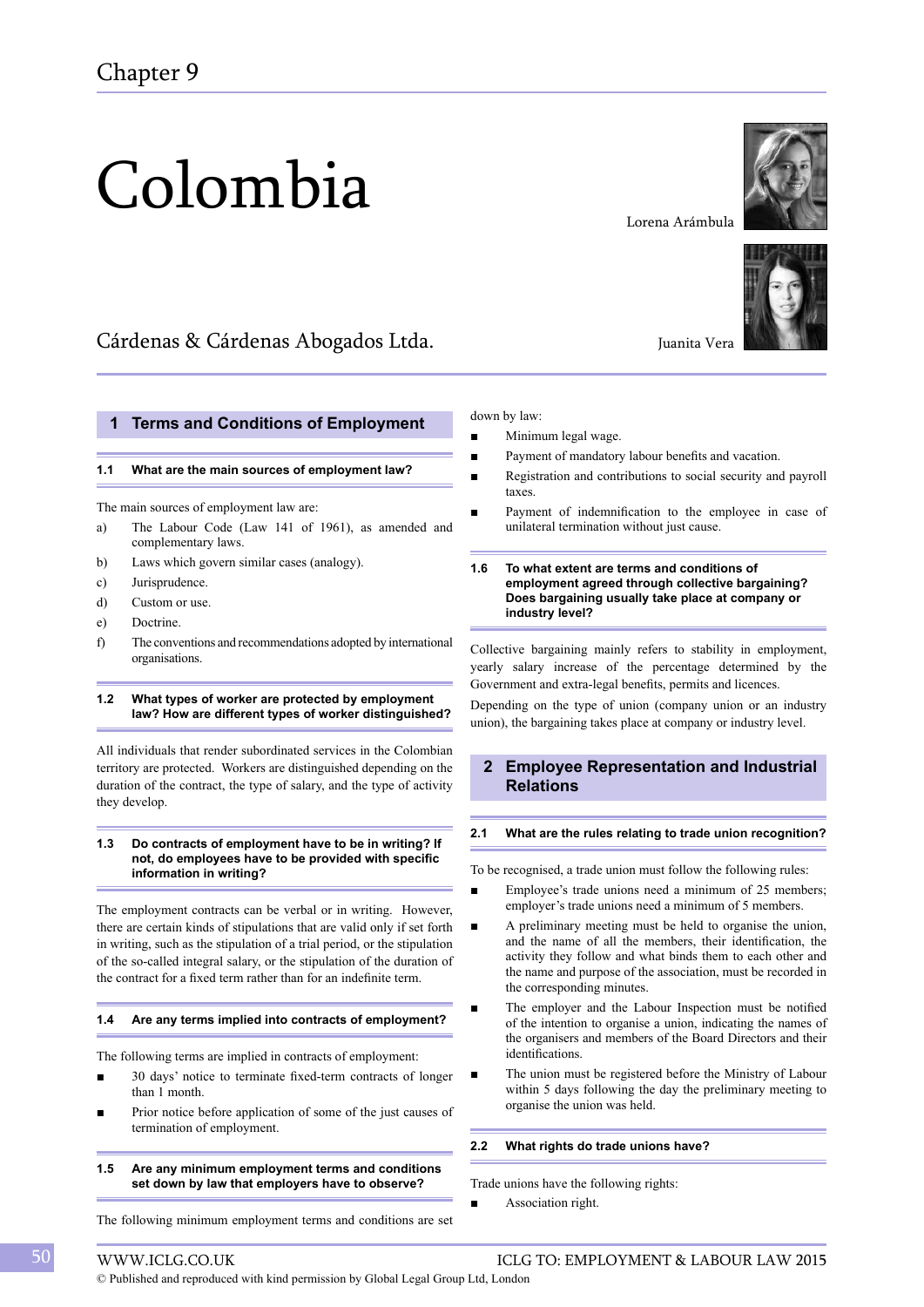- Negotiation right.
- Strike right.
- **2.3 Are there any rules governing a trade union's right to take industrial action?**

No specific rules exist in this regard.

**2.4 Are employers required to set up works councils? If so, what are the main rights and responsibilities of such bodies? How are works council representatives chosen/appointed?**

Employers are not required to set up formal works councils for negotiation of the collective bargaining agreement. They only need to designate representatives for the negotiation.

**2.5 In what circumstances will a works council have codetermination rights, so that an employer is unable to proceed until it has obtained works council agreement to proposals?**

This is not applicable in Colombia.

**2.6 How do the rights of trade unions and works councils interact?**

This is not applicable in Colombia.

# **2.7 Are employees entitled to representation at board level?**

This is not applicable in Colombia.

# **3 Discrimination**

## **3.1 Are employees protected against discrimination? If so, on what grounds is discrimination prohibited?**

Employees are protected against discrimination. Employees may not be discriminated against due to their age, sex, religion, race, political affiliation, economic condition or health (disability or illness).

#### **3.2 What types of discrimination are unlawful and in what circumstances?**

Any discrimination preventing access to employment, equal employment conditions or denying employment is unlawful.

**3.3 Are there any defences to a discrimination claim?**

Yes. For example, in case of a *tutela* action or a labour harassment claim due to discrimination, the employer has the right to defence within the corresponding procedure to evidence a lack of discriminating activity.

#### **3.4 How do employees enforce their discrimination rights? Can employers settle claims before or after they are initiated?**

The employees may initiate *tutela* actions or administrative or judicial labour actions. Claims regarding discrimination rights may be settled before or after the action has been initiated.

#### **3.5 What remedies are available to employees in successful discrimination claims?**

The following remedies are available:

- Reintegration to the job with payment in case of termination of contract.
- Granting of equal conditions of employment.
- Hiring in case the candidate complies with the required conditions for the job.
- **3.6 Do "atypical" workers (such as those working parttime, on a fixed-term contract or as a temporary agency worker) have any additional protection?**

No. The "atypical" workers have the same rights and the same protections as the "typical" workers.

# **4 Maternity and Family Leave Rights**

## **4.1 How long does maternity leave last?**

Maternity leave is equivalent to 14 weeks.

#### **4.2 What rights, including rights to pay and benefits, does a woman have during maternity leave?**

A woman has the following rights during maternity leave:

- Leave of absence of 14 weeks, with pay.
- Protection from termination without just cause and without the approval of the Ministry of Labour.
- mplies with the required<br>
mylies with the required<br>
those working part-<br>
in a stemporary<br>
same rights and the same<br>
axeverses a temporary<br>
same rights<br>
last?<br>
<br>
same rights<br>
last?<br>
<br>
last?<br>
<br>
same rights<br>
<br>
<br>
same and bene ■ If the termination takes place without the authorisation of the Ministry of Labour, the worker has the right to reintegration with payment of all the amounts not paid between the termination of the contract and the reintegration to the job. Additional to the above, the worker has the right to claim the payment of an indemnification equivalent to 60 days' salary.

#### **4.3 What rights does a woman have upon her return to work from maternity leave?**

A woman has the right to 2 periods of rest, of thirty minutes each, during the work day to feed the child without any wage deduction during the first 6 months after childbirth (approximately 3 months after returning to work).

The woman may also have the right to additional periods of rest when she presents a medical certificate as justification.

# **4.4 Do fathers have the right to take paternity leave?**

Male workers (fathers) have the right to paternity leave equivalent to eight (8) business days, with pay, from the day of childbirth.

#### **4.5 Are there any other parental leave rights that employers have to observe?**

No additional parental leave rights are provided in the law (except in cases of abortion or adoption). Only those rights granted separately (i.e. additional days of leave agreed in employment contracts, collective bargaining agreements, etc.) need to be observed.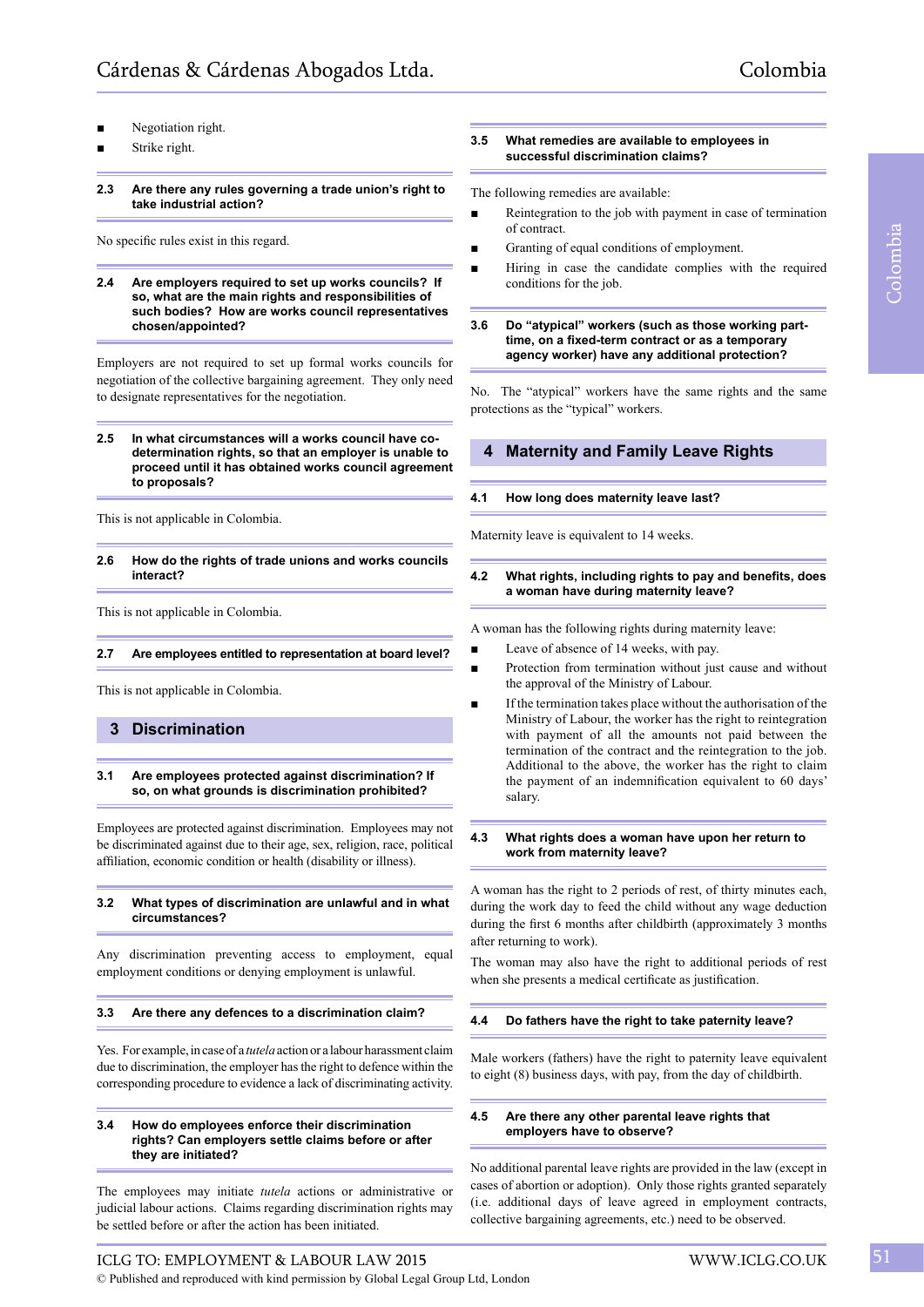#### **4.6 Are employees entitled to work flexibly if they have responsibility for caring for dependants?**

Only in case the parties agree on flexi-time work. The entitlement to work flexibly is not mandatory by law.

# **5 Business Sales**

#### **5.1 On a business sale (either a share sale or asset transfer) do employees automatically transfer to the buyer?**

Yes. On a business sale (if the employees' activity is continued), the employees automatically transfer to the buyer under the employer's substitution figure.

#### **5.2 What employee rights transfer on a business sale? How does a business sale affect collective agreements?**

A business sale does not extinguish, suspend or modify the existing employment contracts; thus, all the employees' rights are transferred. The business sale should not affect the rights provided in collective agreements.

#### **5.3 Are there any information and consultation rights on a business sale? How long does the process typically take and what are the sanctions for failing to inform and consult?**

From a labour point of view, the employer does not need to consult or inform the employees (nor the labour authorities) about the sale of a business.

#### **5.4 Can employees be dismissed in connection with a business sale?**

Yes, but the former or the new employer, to terminate the employment contract of some employees of the company, will have to pay the indemnification for termination of the contract without just cause and respect the legal provisions regarding protections against mass dismissals.

#### **5.5 Are employers free to change terms and conditions of employment in connection with a business sale?**

Employers are not able to change the terms and conditions based on the business sale. To modify the terms and conditions of employment, the express agreement of the employees will be required.

# **6 Termination of Employment**

www.iclg.co.uk

#### **6.1 Do employees have to be given notice of termination of their employment? How is the notice period determined?**

The following termination notices have to be given by employers:

In fixed-term contracts agreed for a fixed period of longer than 1 month, a termination notice has to be given by the employer at least thirty days before the expiration of the stipulated term.

- To apply some of the just causes provided in the law (i.e. retirement, etc.), the employer has to give 15 days' prior notice of the termination.
- **6.2 Can employers require employees to serve a period of "garden leave" during their notice period when the employee remains employed but does not have to attend for work?**

Yes, this is possible.

#### **6.3 What protection do employees have against dismissal? In what circumstances is an employee treated as being dismissed? Is consent from a third party required before an employer can dismiss?**

- i) Some employees have a special protection from dismissal without the existence of a just cause and without the prior authorisation from the Ministry of Labour (i.e. pregnant employees, employees on sick leave, handicap employees, some union directors and board members, or collective dismissal). If terminated without compliance of the above, they will have the right to claim reintegration to their jobs.
- ii) An employee is treated as dismissed when the employment agreement is terminated unilaterally by the employer with or without just cause.
- iii) Yes, in cases of special protection (as explained in i) above), prior authorisation from the Ministry of Labour is required.

#### **6.4 Are there any categories of employees who enjoy special protection against dismissal?**

Please see the response to question 6.3 above.

#### **6.5 When will an employer be entitled to dismiss for: 1) reasons related to the individual employee; or 2) business related reasons? Are employees entitled to compensation on dismissal and if so how is compensation calculated?**

According to Colombian law, the employer could dismiss an employee based on the occurrence of a just cause, which are expressly listed in the law. In case no just cause exists, the employee will be entitled to receive an indemnification which should be estimated as follows:

- 52 **Excelsions Sales**<br>
54 **constrained a state a state and set of the state and set of the state and set of the state and set of the state and set of the state and set of the state and set of the state and set of the stat** For contracts entered into for an indefinite term of duration, this indemnification applies as follows: (i) for employees with a salary of less than 10 minimum legal monthly salaries: 30 days' salary for the first year of services plus 20 additional days of salary for each of the years following the first and proportionally for fractions of years; (ii) for employees with a salary of 10 minimum legal monthly salaries or more: 20 days' salary for the first year of services plus 15 additional days of salary for each of the years following the first and proportionally for fractions of years; and (iii) workers that on December 27, 2002 had 10 or more years of continuous service have the right to an indemnification equivalent to 45 days for the first year of service and 40 days for each year subsequent to the first and proportionally for fractions of years.
	- For contracts entered into for a fixed period of duration or for the duration of a specific job, the indemnification is equivalent to the salaries corresponding to the pending period of the contract, but in no event less than 15 days' salary.

© Published and reproduced with kind permission by Global Legal Group Ltd, London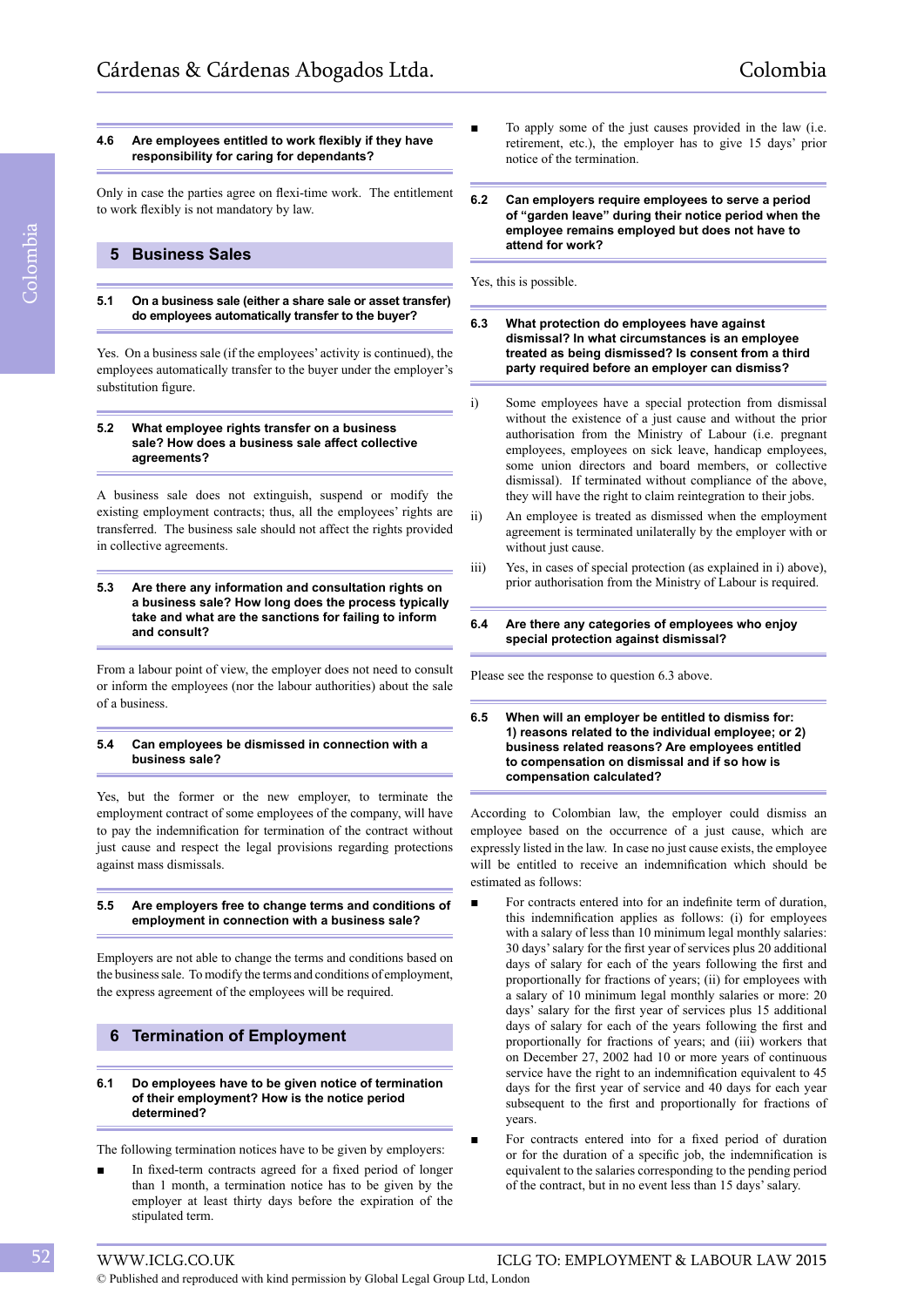## **6.6 Are there any specific procedures that an employer has to follow in relation to individual dismissals?**

If an employer is going to terminate an employment agreement with just cause, first they will have to call the employee to hear his/her explanations on the charges (just cause). If the explanations are not satisfactory or sufficient to the employer, and if it wants to proceed with the termination, then it has to send a termination notice to the employee indicating the just cause. Also, according to the law and the jurisprudence, some of the just causes have a previous procedure that have to be followed (i.e. low performance requires at least two notices asking the employee to improve performance); otherwise, eventually the employee could claim the payment of the indemnification for termination of the labour contract without just cause.

#### **6.7 What claims can an employee bring if he or she is dismissed? What are the remedies for a successful claim?**

The employee can initiate *tutela* or ordinary labour actions claiming payment of any outstanding labour rights, indemnification for unilateral termination or reintegration to the job if dismissed when being under special protection (i.e. maternity leave, etc.). The remedies, depending on the claim, will be the payment of the corresponding amounts and sanctions, if applicable (updated) and reintegration to the job with payment of the outstanding amounts.

#### **6.8 Can employers settle claims before or after they are initiated?**

Yes. It will be possible to agree the settlement of claims with the employee before or after they are initiated, by paying a settlement bonus.

#### **6.9 Does an employer have any additional obligations if it is dismissing a number of employees at the same time?**

Yes. If an employer wants to dismiss a number of employees at the same time, the employer has to obtain prior authorisation from the Ministry of Labour (based on some specific causes provided in the law) to terminate the employment agreements; otherwise, it may be guilty of mass dismissal which will have the effect of the terminations being understood as not having occurred and therefore the personnel will have to be reintegrated to their jobs.

Once the authorisation has been granted, the employer can terminate the employment agreements by paying the corresponding indemnification for termination without just cause.

To avoid requesting the above-indicated authorisation (which in some cases may be difficult to obtain), the employer may agree a termination with the employees by mutual consent by offering to pay a termination bonus, which at least should be equivalent to the value of the indemnification plus an additional amount (to be attractive for the employees to agree on the termination by mutual consent).

## **6.10 How do employees enforce their rights in relation to mass dismissals and what are the consequences if an employer fails to comply with its obligations?**

If an employer does not obtain the authorisation from the Ministry of Labour indicated above to dismiss a number of employees at the same time, the dismissal (depending on the total number of

employees working for the employer and the number of employees being terminated) could be considered as mass dismissal and therefore the employees could claim the reinstatement of their jobs and payment of all the labour obligations caused between the termination date and the reinstatement date.

# **7 Protecting Business Interests Following Termination**

# **7.1 What types of restrictive covenants are recognised?**

**Example 18 Colombia and Server Colombia and Server Conservants are recognised?**<br>
Hate the minimum rights<br>
re included in settlement<br>
re bicorea a labour court or<br>
he legal labour rights) are<br> **enforceable and for**<br> **upon** Restrictive covenants that do not violate the minimum rights established in the labour law or that are included in settlement agreements (either executed in private or before a labour court or a labour inspector which do not violate the legal labour rights) are recognised.

## **7.2 When are restrictive covenants enforceable and for what period?**

Restrictive covenants are enforceable upon execution of the corresponding documents. There is no time limit to enforce them and they will be enforceable in accordance with the agreement of the parties.

# **7.3 Do employees have to be provided with financial compensation in return for covenants?**

Only in the event of the execution of a settlement agreement; in which case it will have the effect of *res judicata* (the employee should waive some or all of his/her rights and the employer should compensate such waiver).

# **7.4 How are restrictive covenants enforced?**

Restrictive covenants are enforced through court proceedings.

# **8 Data Protection and Employee Privacy**

## **8.1 How do employee data protection rights affect the employment relationship?**

Colombian employers have the obligation to respect the employee's data protection rights; therefore, in case the employers require to collect, use or transfer any information related to personal information of its employees, it will need to obtain their prior authorisation.

## **8.2 Do employees have a right to obtain copies of any personal information that is held by their employer?**

Yes, the employees have the right to obtain copies of their own personal information that is held by the employer.

#### **8.3 Are employers entitled to carry out pre-employment checks on prospective employees (such as criminal record checks)?**

Yes, as long as an express written authorisation is obtained from the candidate.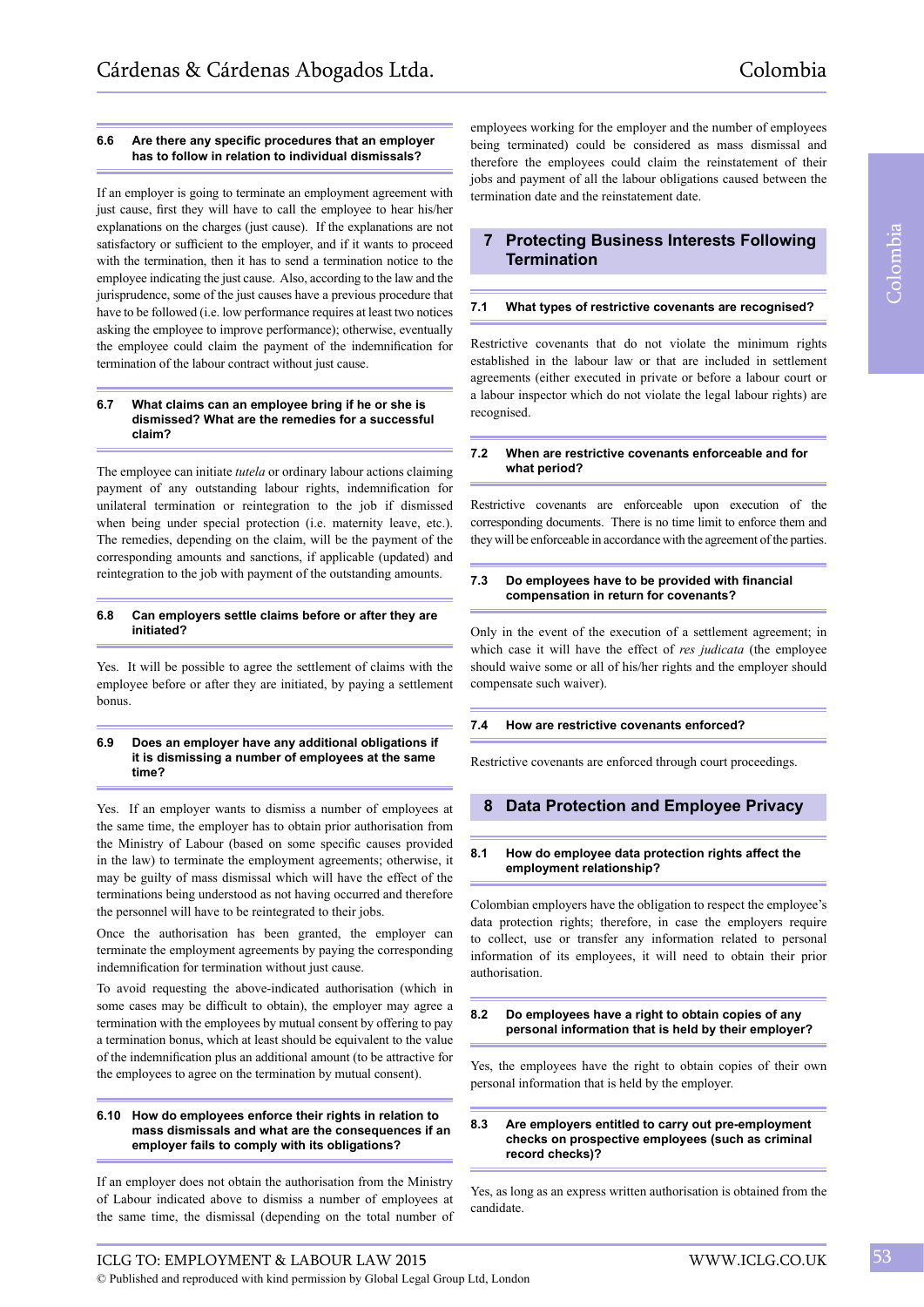## **8.4 Are employers entitled to monitor an employee's emails, telephone calls or use of an employer's computer system?**

Example to the neutron the neutron the state of the state of the state of the state of the state of the state of the state of the state of the state of the state of the state of the state of the state of the state of the Colombian law does not have a provision that entitles or prohibits the employers to/from monitoring the employees emails, telephone calls or use of an employer's computer system; however, in order to avoid violation of employees data privacy rights, it is recommended to obtain prior express written authorisation from the employees to do such monitoring.

#### **8.5 Can an employer control an employee's use of social media in or outside the workplace?**

The employer can control (i.e. regulate the use and access during the working schedule) an employee's use of social media in the work place. Such control outside the work place is not allowed.

# **9 Court Practice and Procedure**

## **9.1 Which courts or tribunals have jurisdiction to hear employment-related complaints and what is their composition?**

The following courts and tribunals have jurisdiction:

- Supreme Court of Justice (Labour Appeals Court).
- Labour tribunals (second instance).
- Labour judges or judges with mixed jurisdiction.
- Other judges for *tutela* action.

#### **9.2 What procedure applies to employment-related complaints? Is conciliation mandatory before a complaint can proceed? Does an employee have to pay a fee to submit a claim?**

- i) Depending on the claim, the judicial procedures that apply to employment-related complaints are, *inter alia*: ordinary labour proceedings; enforcement proceedings; union immunity proceedings; cassation; arbitration; labour harassment actions; and *tutela* actions.
- ii) In employment-related complaints, conciliation is not mandatory before a complaint can proceed.
- iii) Employees do not have to pay any official fee to the court to submit a claim.

#### **9.3 How long do employment-related complaints typically take to be decided?**

The time varies depending on the action and the court, but for ordinary labour proceedings it may be estimated as follows:

- In first instance (labour judge), it can take between 6 months and 2 years.
- In the tribunal (second instance  $-$  Court of Appeal), it can take between 6 months and 2 years.
- In the Supreme Court of Justice (cassation), it can take 2 to 4 years.

#### **9.4 Is it possible to appeal against a first instance decision and if so how long do such appeals usually take?**

Yes. Please refer to the estimates above.